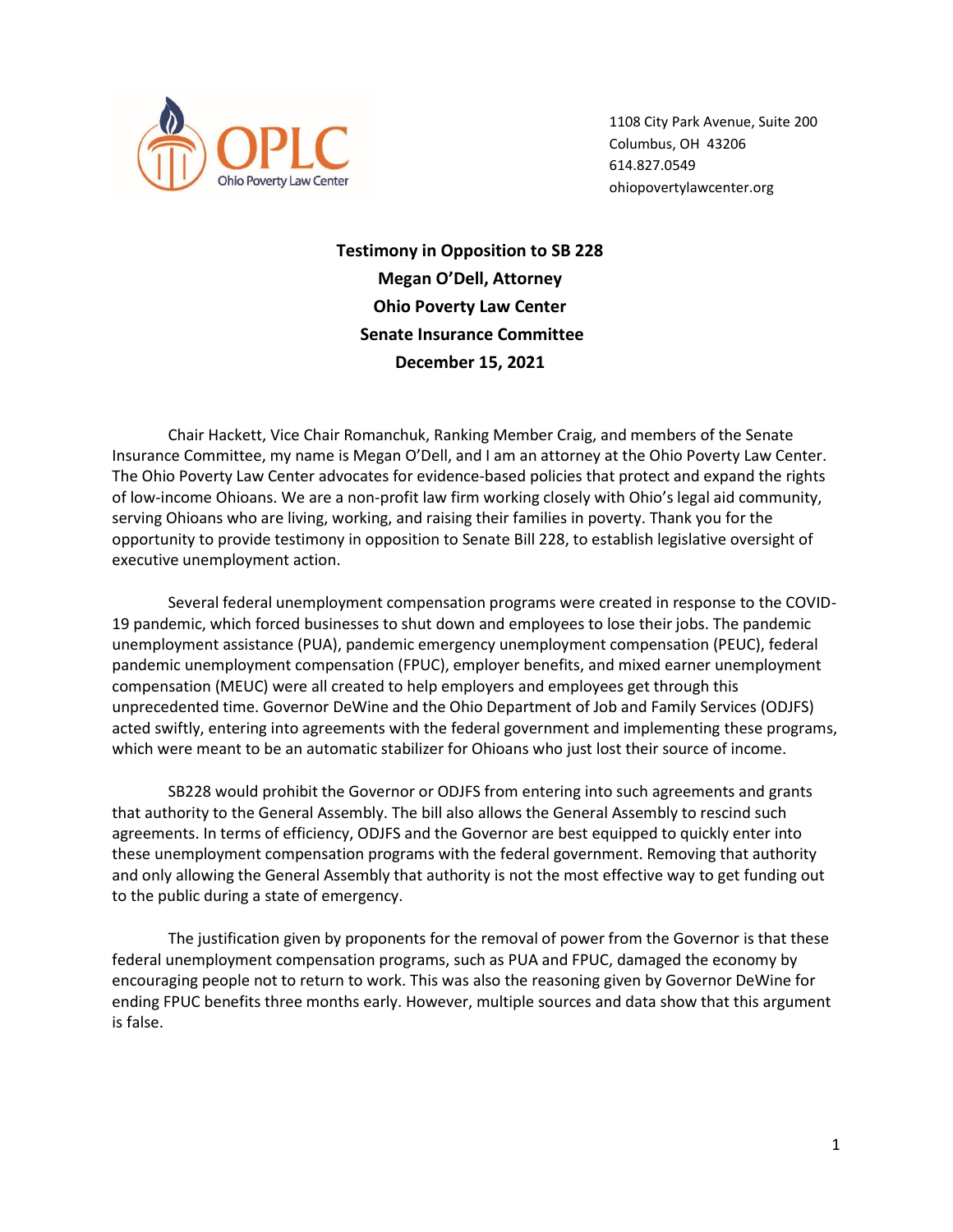According to the most recent data, cutting off these benefits early did not result in a surge of employment. The result has been minimal at best.<sup>1</sup> In fact, data released by the Department of Labor shows that states that cut benefits early experienced job growth at a similar and sometimes slower rate than growth in states that did not cut unemployment compensation benefits early, including in the hospitality sector.<sup>2</sup> According to an analysis done by the Associated Press, workforces in the 25 states that maintained the extra \$300 payment actually grew more from May through September than they did in the other 25 states that ended the program early.<sup>3</sup> The decision to end the benefits early also led to a big drop in spending among Ohioans who used the extra payments to pay for food, rent, health care, etc. 4

Understanding why Ohioans are not or cannot return to work should be a priority for this General Assembly instead. Economists point to COVID-19 health concerns as a challenge to returning to the workforce for Ohioans with underlying health conditions and those with caregiving responsibilities.<sup>5</sup> Lack of childcare remains an issue in Ohio. Although most schools have returned to in-person schooling, parents are struggling to find daycare, as daycare workers are taking different jobs offering higher pay, flexibility, and benefits, an improvement from their previous daycare positions.<sup>6</sup> Ohioans previously working in lower wage job sectors such as the hospitality industry are also finding they finally have some agency and are seeking out higher paying employment that offers a livable wage.

These federal unemployment compensation programs have been a lifeline for clients of legal aid. A couple examples include a client who was working in a community home for developmentally delayed individuals. She was advised by her cancer specialist to self-quarantine due to her high risk of getting COVID because of her chemotherapy. She had to leave work to protect herself and without PUA, her housing and livelihood were at risk. Another example is a client who was a home care worker. Her clients no longer wanted her in the home due to the risk of transmitting COVID. The agency she worked for could not find other work for her during the height of the pandemic and then went out of business. The worker was evicted from her home, but when legal aid was able to help her receive PUA, she secured new housing. Without the federal programs, she would have been homeless. Through the various tenant advocacy project clinics, our legal aid programs have received many referrals at eviction court for help with unemployment and PUA. Without these programs, many would have likely not only lost their homes, but would have been unable to search for work, interview with potential employers, and get to and from new employment.

Although the federal unemployment compensation programs have been a tremendous help for clients of legal aid, there are many barriers to accessing the system. Since the beginning of the pandemic, we have advocated for improved communication and language access. The notices provided by ODJFS are dense, confusing, and oftentimes conflicting. For limited English proficient individuals, there are no translated copies of the website available. For folks without access to the internet, there are limited options to apply for unemployment compensation via telephone, and these options are

<sup>1</sup> https://www.dispatch.com/story/business/2021/12/01/ohio-unemployment-ended-early-workers-didntreturn/6371704001/

<sup>2</sup> https://www.nytimes.com/2021/08/20/business/economy/unemployment-benefits-economy-states.html

<sup>3</sup> <https://www.pbs.org/newshour/economy/states-that-cutoff-of-jobless-aid-see-no-surge-of-job-seekers>

<sup>4</sup> https://www.dispatch.com/story/business/2021/12/01/ohio-unemployment-ended-early-workers-didntreturn/6371704001/

<sup>5</sup> <https://www.cnbc.com/2021/08/23/ending-unemployment-benefits-had-little-impact-on-jobs-study-says.html>

<sup>6</sup> <https://www.nytimes.com/2021/10/19/business/economy/us-economy.html>